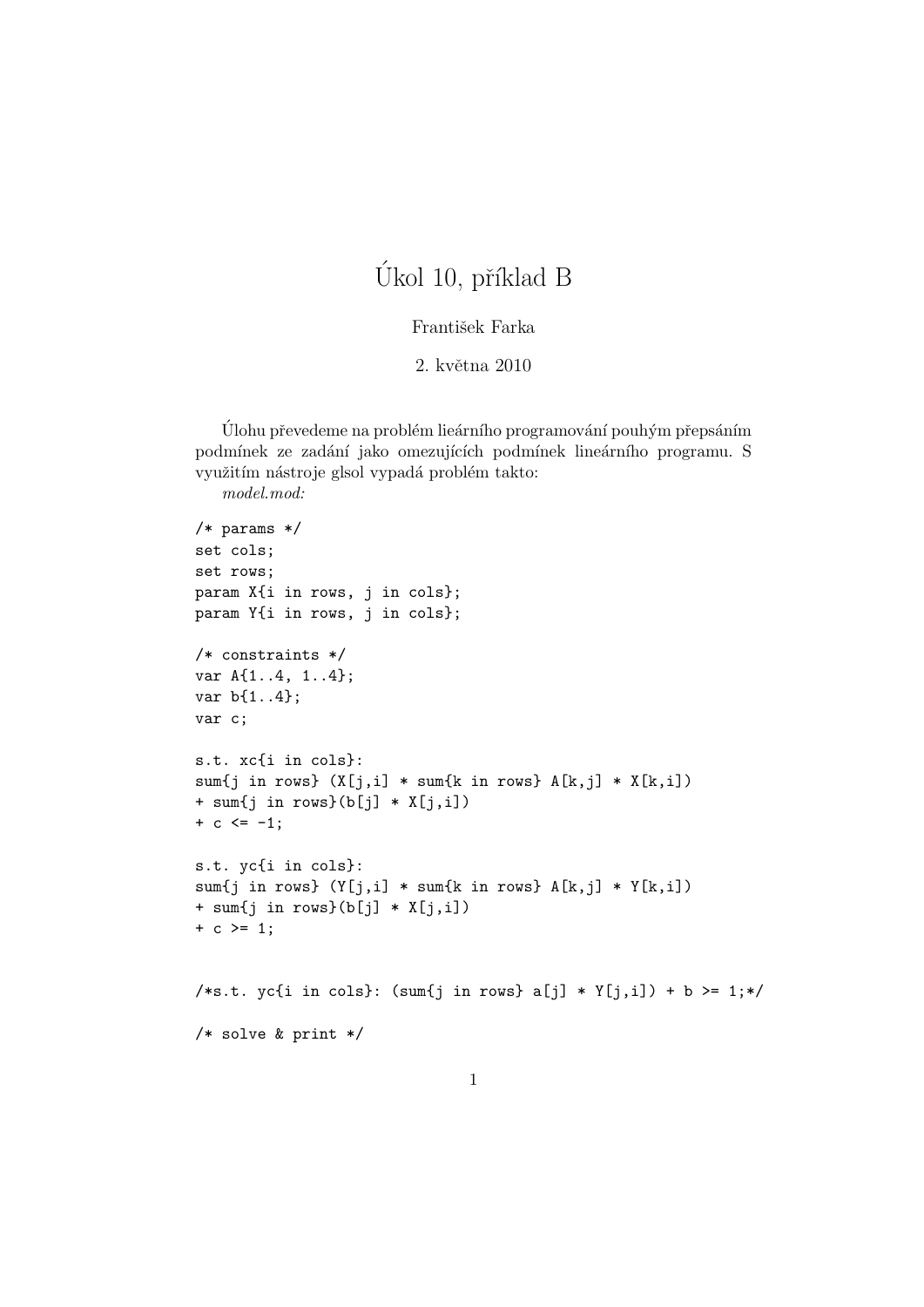```
maximize p: 0;
solve;
printf "\n\in A:\n\infty;
printf {z in rows}"%g, %g, %g, %g\n", A[1,z], A[2,z], A[3,z], A[4,z];
printf "b:\n";
printf {z in rows}"%g", b[z];
printf "\nc:\n";
printf "%g\n", c;
end;
   data.dat:
data;
set cols := 1 2 3 .. 100;
set rows := 1 2 3 4;
param X: 1 2 3 .. 100 :=
1 -0.1221 0.3247 0.73656 ..
2 -0.99244 -1.4184 -1.1045 ..
3 -3.6395 -1.2163 0.03639 ..
4 -1.1425 -2.6708 -2.8151 ..
;
param Y: 1 2 3 .. 100 :=
1 -0.23223 -0.40252 -0.45183 ..
2 -1.7142 -1.6033 -2.0498 ..
3 -2.9056 -3.6228 -3.0752 ..
4 -1.2 ..
;
   A z výstupu je pak přípustným řešením:
...
...
lpx_adv_basis: size of triangular part = 200
      0: objval = 0.000000000e+00 infeas = 1.000000000e+00 (0)
    200: objval = 0.000000000e+00 infeas = 6.363604334e-02 (0)
    219: objval = 0.000000000e+00 infeas = 0.000000000e+00 (0)
OPTIMAL SOLUTION FOUND
```